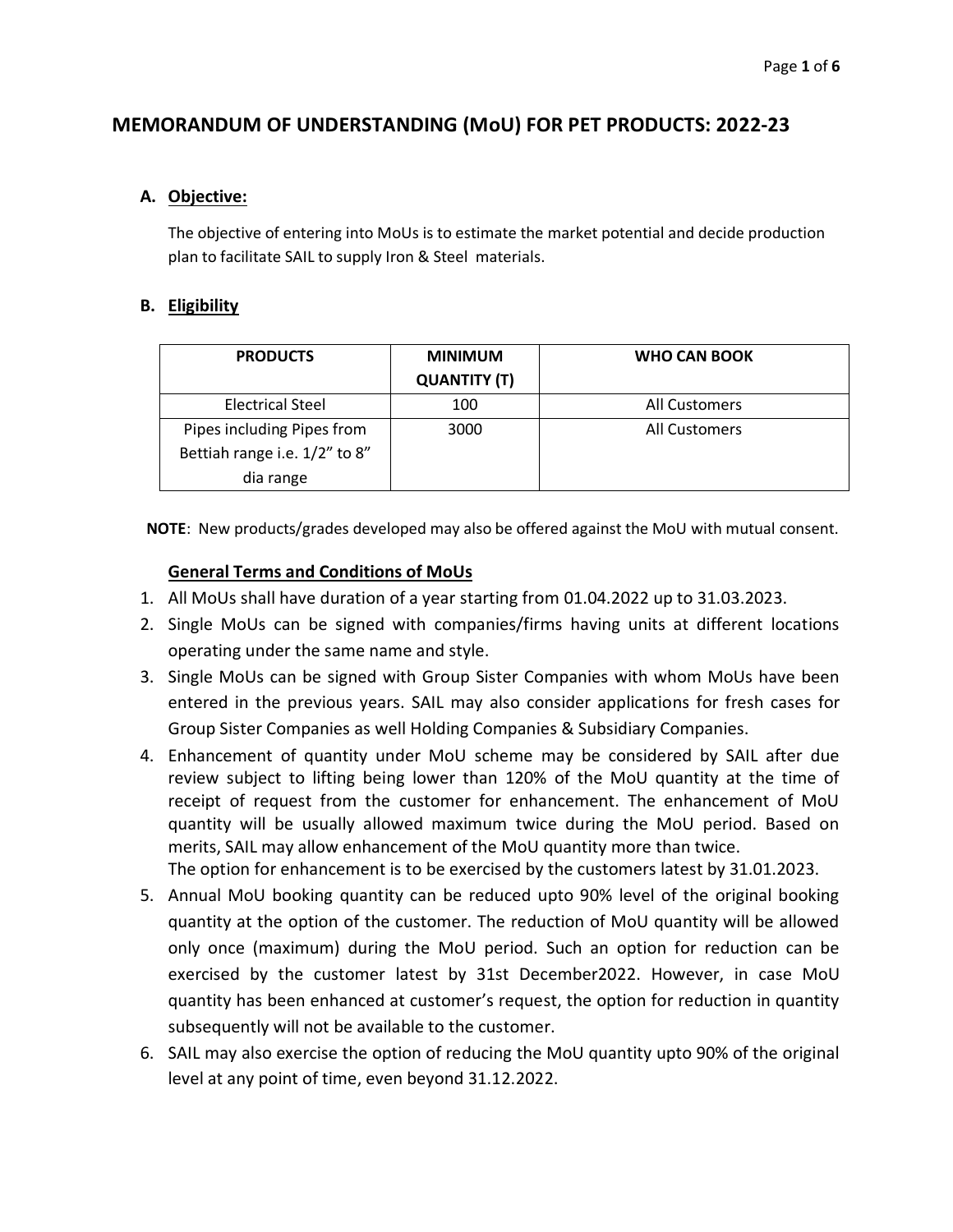7. SAIL reserves the right to short-close the MoU at any time during the year with a notice period of two months at the option of SAIL

# **C. IFC (Interest Free Credit):**

The following IFC may be offered against MoU booking :

| Products                | Monthly lifting (T) | No of days of IFC |  |  |
|-------------------------|---------------------|-------------------|--|--|
| <b>Electrical Steel</b> | $> 8$ to 30         | 12                |  |  |
|                         | $>30$ to $100$      | 24                |  |  |
|                         | $>100$ to 250       | 35                |  |  |
|                         | > 250               | 45                |  |  |

### **Terms & Conditions of IFC:**

- a) IFC will be allowed on actual quantity lifted.
- b) In respect of group sister companies signing a single MoU, the IFC slab applicable will be decided by adding up the purchases of all the units. In case of consumers with more than one unit in the same name and style also, IFC slab applicable will be decided by adding up the purchases of all the units.
- c) Equivalent cash discount, at rates as applicable from time to time on credit sales, may be allowed against entitled IFC.
- d) In case of failure on the part of SAIL to supply the monthly committed quantity under MoU, to correct the situation "a make-up credit" may be allowed considering the calendar quarter as one unit, while continuing the procedure of operating IFC on a monthly basis.
- e) Penal interest at rates applicable from time to time would be charged by SAIL for delay in making payment by customers after expiry of entitled period of IFC as per MoU or at the expiry of mutually extended credit period, if any.

#### **D. Turnover Discount**

The TOD entitlements against MoU bookings would be as follows:

| <b>Products</b>               | <b>Annual Lifting (T)</b> | TOD (Rs./T) |  |  |
|-------------------------------|---------------------------|-------------|--|--|
| <b>Electrical Steel</b>       | 100-500                   | 100         |  |  |
|                               | $>500 - 1200$             | 150         |  |  |
|                               | $>1200 - 2500$            | 200         |  |  |
|                               | $>2500 - 4000$            | 250         |  |  |
|                               | >4000                     | 300         |  |  |
| including Pipes from<br>Pipes | 3000-4000                 | 300         |  |  |
| Bettiah range i.e. 1/2" to 8" | >4000-5000                | 400         |  |  |
| dia range                     | >5000                     | 500         |  |  |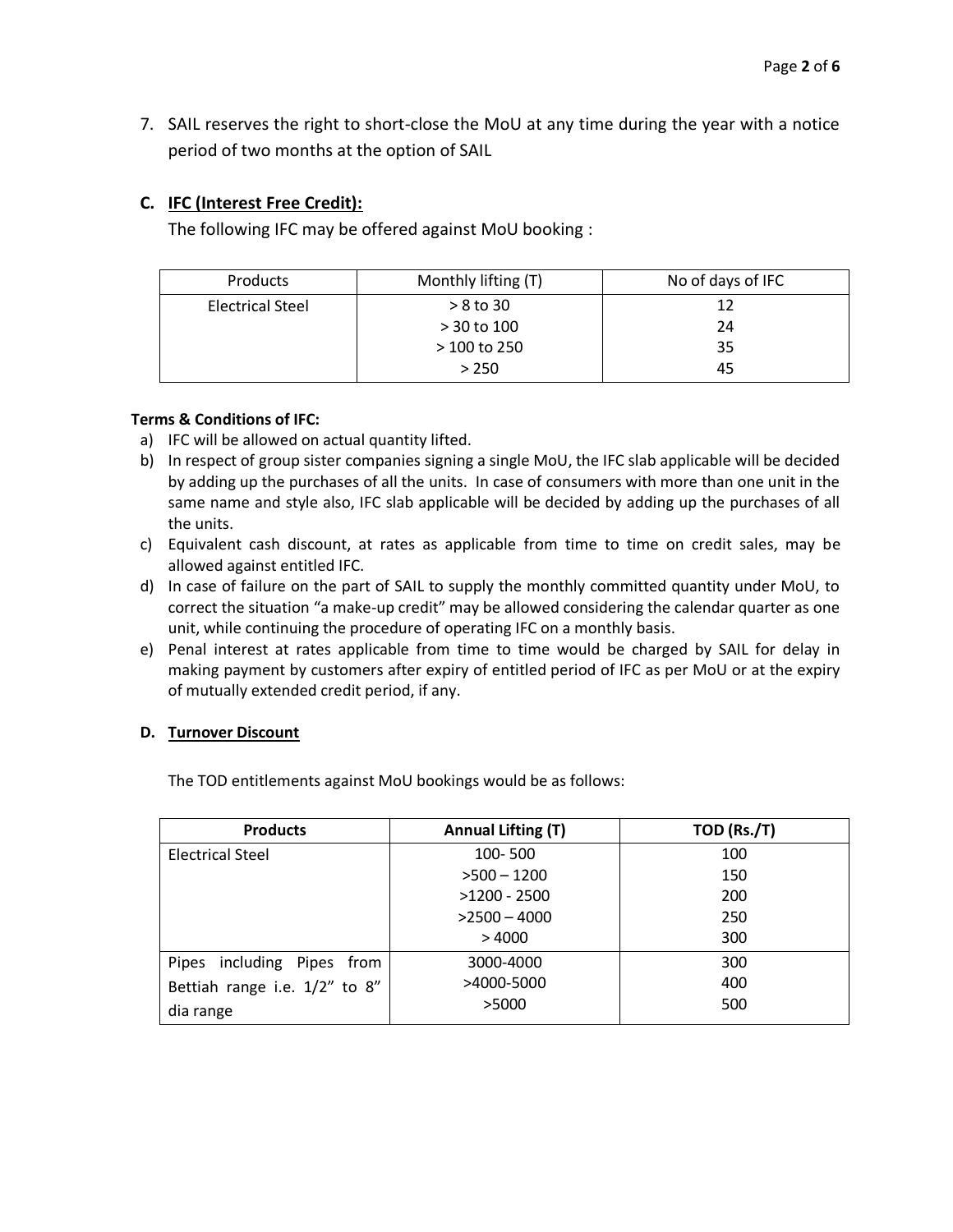#### **Terms & Conditions of Turnover Discount**

- a. TOD will be paid on actual quantity lifted subject to successful completion of MoU but limited to maximum 120% lifting of original / enhanced MoU quantity. The rate of TOD shall correspond to the slab pertaining to the actual quantity lifted but not exceeding the slab pertaining to 120% of original booking quantity.
- b. The payment of TOD will be made at the end of the MoU period and normally within one month after completion of MoU period. TOD shall be paid only after taking into account all the credit notes and debit notes and after realisation of all outstanding payments including sales under credit.
- c. An additional TOD of Rs 50/- pmt shall be payable to successful MOU customers of 2022-23 subject to:

i. Being successful MoU customer for both year i.e. 2021-22 & 2022-23.

ii. Signing of MOU quantity for 2022-23 which is equal to or more than the higher of the original MOU quantity of 2020-21 & 2021-22

iii. Actual lifting in 2022-23 being equal to or more than higher of the quantity lifted during 2020-21 & 2021-22

iv. No reduction sought by the customer in the original MoU quantity either 2021-22 or 2022-23.

- d. TOD will be paid on flat rate and not on incremental basis. However, quantity sold through plant disposals, tender sales, and materials returned under quality complaint will not be taken into account for calculation of TOD.
- e. In cases where customer falls short of quantity to be eligible for TOD benefit, the tonnage lifted by the customer, but returned under quality complaint, will be considered as a part of actual lifting for the purpose of eligibility. However, TOD will not be paid for such quantity.
- f. In case the option of reducing the original booking quantity is exercised by the customer, the customers would be entitled to TOD only to the extent of the reduced quantity and not up to 120% of the reduced quantity. The rate of TOD shall correspond to the slab applicable to the reduced quantity.
- g. In case SAIL exercises the option of reducing the MoU quantity, TOD would be admissible up to 120% of the reduced quantity. If quantity lifted is below the minimum slab arising out of reduction in MoU quantity at SAIL's option, the rate of the minimum slab will be applicable for determining the quantum of TOD.
- h. In the case of a Company having units all over the country operating under the same name and style, for calculation of TOD, purchases of all the units will be added, provided they had entered into a single Annual MoU covering requirements of all the units. Similarly, for calculation of TOD, purchases of all units of a group company will be added provided a single Annual MoU had been signed for different units of the Group Company.

#### **E. Consistency Incentive**

(Applicable only in respect of Electrical Sheets **and NOT for Pipes)**

| Minimum monthly lifting | Consistency rate(Rs/t) |  |  |
|-------------------------|------------------------|--|--|
| (as % of annual MoU     |                        |  |  |
| booking quantity)       |                        |  |  |
| 5%                      | 50                     |  |  |
| 6.5%                    | 75                     |  |  |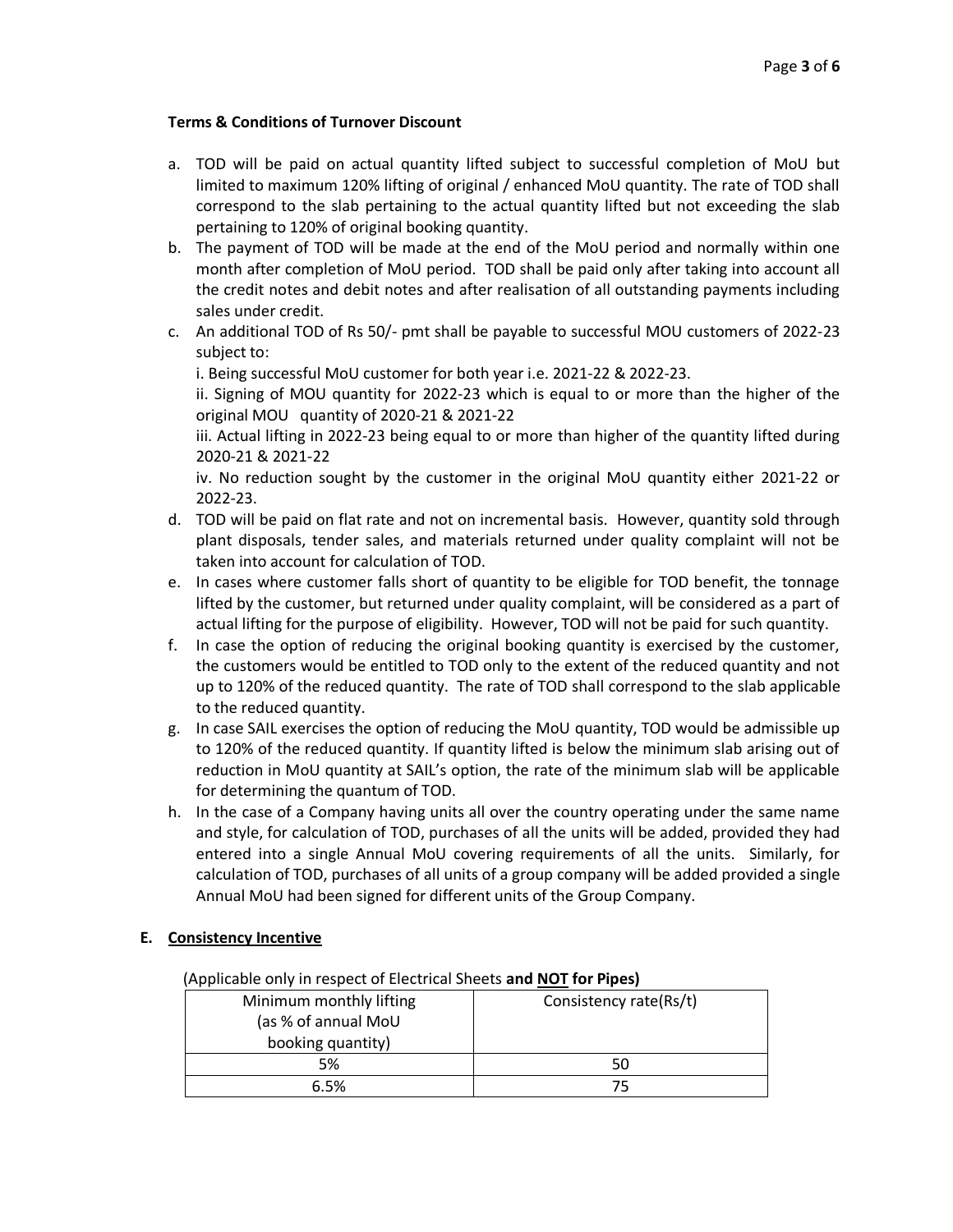- a. Consistency Incentive will be payable subject to successful completion of MoU anytime during the year and shall be paid alongwith TOD at the end of the MoU period and normally within one month after completion of MoU period. Consistency Incentive shall be paid on actual quantity lifted limited to maximum 120% lifting of original / enhanced MoU quantity.
- b. In case of non-fulfillment of the condition of consistent lifting in any one month during the period of MoU on account of the customer due to valid reasons, SAIL may consider condonation of the same. If on account of SAIL's inability to supply despite the customer having released the orders in time, SAIL may not consider this as an inconsistency.
- c. An additional consistency incentive of Rs.25/-per T shall be payable for all products under this MoU only subject to consistent lifting of 25% of booked/enhanced quantity in each quarter.
- d. This additional consistency incentive shall be payable subject to quarterly lifting of 25% of the booked quantity prior to enhancement and 25% of enhanced quantity from the quarter in which enhancement is effected. However, in the last quarter of the MoU period, upon successful completion of MoU, conditions of 25% lifting can be condoned in case of SAIL's failure only.

### **F. Other Terms and Condition of MoU**

- 1. Any variation in the statutory duties and levies viz. GST etc. as well as freight as applicable shall be payable by the customer.
- 2. If any consumer desires to lift materials from different locations, breakup of the quantities to be lifted from each location will have to be provided at the time of signing of the MoU. However, in case of consumers, inter-location adjustment of MoU quantities may be considered by SAIL. For successful completion of MoU, their offtake at all locations put together would be considered
- 3. Quantity of supply in a month will normally be reckoned with reference to RRs/Challans raised during the month for direct dispatch by Rail/stockyard deliveries respectively and applicable MoU benefits paid accordingly. In case of direct dispatch by road, date of plant invoice would be reckoned as the date of dispatch.
- 4. In case SAIL is not able to supply the material against accepted orders of the customer during March 2023 the backlog as on 01-04-2023 may be considered by SAIL for servicing till 30-04-2023. The price applicable shall be the price prevailing on the date of RR (for direct dispatch by Rail)/ date of plant invoice ( for direct dispatch by road)/date of Challan for stockyard delivery. Such quantities against backlogs would be deemed to have been supplied against MoUs for the period 2022-23 and associated benefits would be passed on accordingly.
- 5. The MOUs would be signed for standard tested qualities only.
- 6. SAIL may consider supply against MoU from other branches of the regions at the request of the customer subject to availability.
- 7. MoU for 2022-23 would continue beyond Jun'22 subject to lifting of minimum 15% of MoU quantity by the customers during Apr-Jun'22 failing which their MoUs shall be deemed to have automatically lapsed. While customers will be entitled for IFC from April'22 itself, IFC benefit will be passed on to them only after fulfilment of the above condition. However, if due to inability on the part of SAIL to supply the required material within the said period, some customers become ineligible to continue with their respective MoU, then in respect of such customers, SAIL may consider continuation of these MoUs [This clause shall be applicable only for Electrical Sheets and shall NOT be applicable for Pipes].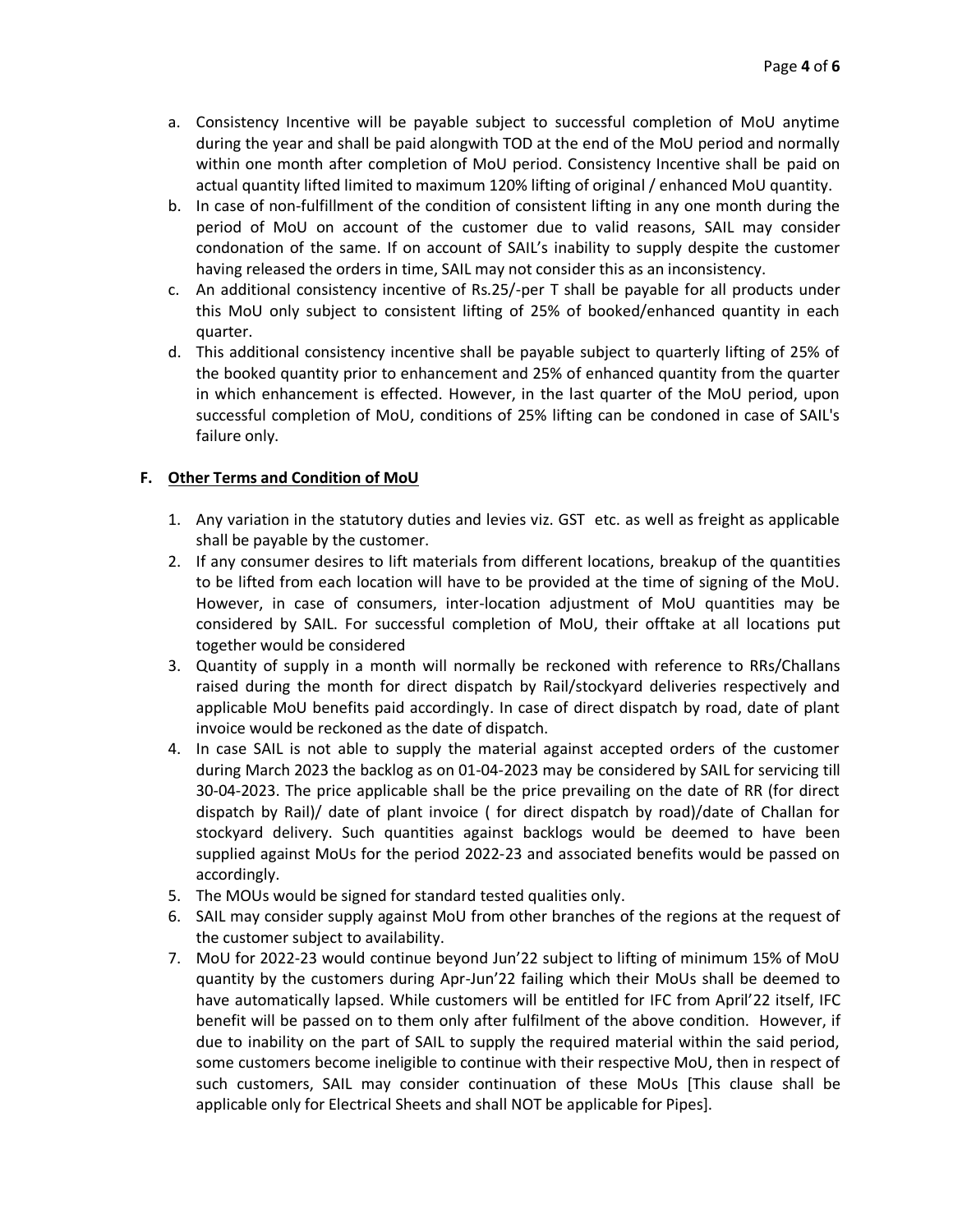- 8. If actual lifting during the first six months falls below 40% of the booked quantity, the MoU would stand discontinued (This condition will not apply for SSICs and NSICs). However SAIL may consider continuation of the MoU based on merits. In such cases, the TOD payable shall be at the rate applicable for one slab below the applicable TOD slab rate for which customer would have been eligible based on the original quantity at the time of signing MoU. In case original MoU quantity at the time of signing of MoU falls under the first applicable TOD slab, the TOD will be reduced by an amount which is the difference between the second higher slab and the first slab.
- 9. SAIL will have the option to supply the material either through stockyard or through direct dispatch basis or in combination of both.
- 10. Customers would be required to make financial arrangement(s) for the material supplied by SAIL on direct dispatch basis.

=============0000000===========